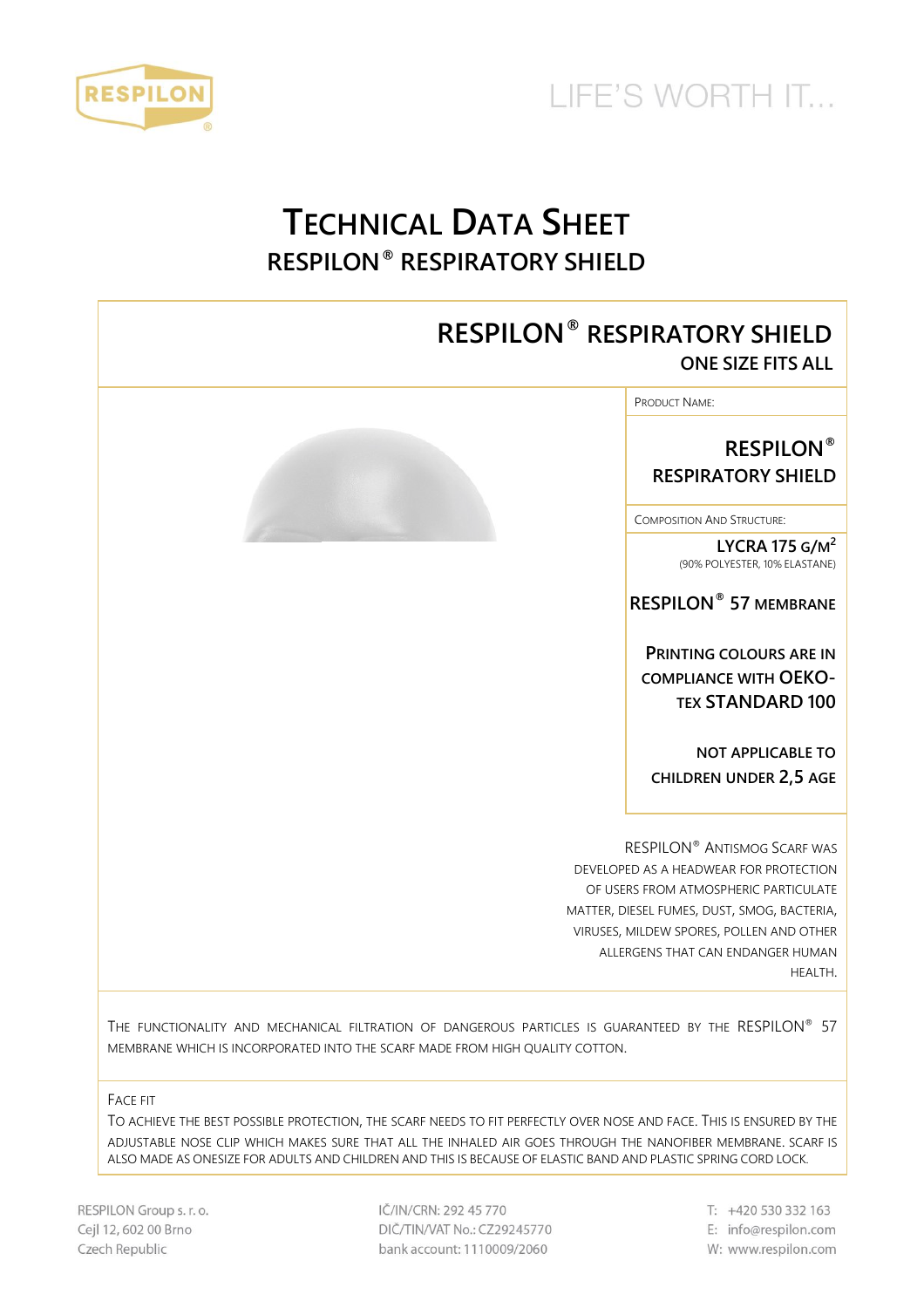



/\* PVDF = Polyvinyliden Fluorid

THE MEMBRANE IS A FOUR-LAYER LAMINATE WITH AN INNER LAYER FORMED BY HIGH-DENSITY NANOFIBERS. THE RESPILON® 57 EFFICIENCY OF THE FILTRATION OF MICROORGANISMS AND PARTICLES HAS BEEN TESTED AND PROVEN BY NELSON LABORATORIES (USA). FILTRATION EFFICIENCY OF THE WHOLE ANTISMOG SCARF HAS BEEN TESTED AND PROVEN BY ENGINEERING TEST INSTITUTE (CZECH REPUBLIC).DESPITE THE HIGH DENSITY OF NANOFIBERS, RESPILON® 57 IS QUITE AIR-PERMEABLE AND VAPOR-PERMEABLE, WHICH INCREASES THE COMFORT OF THE PRODUCT AND ENABLES EASY BREATHING OF THE USER ALSO WHILE RUNNING, BIKING ETC.

IČ/IN/CRN: 292 45 770 DIČ/TIN/VAT No.: CZ29245770 bank account: 1110009/2060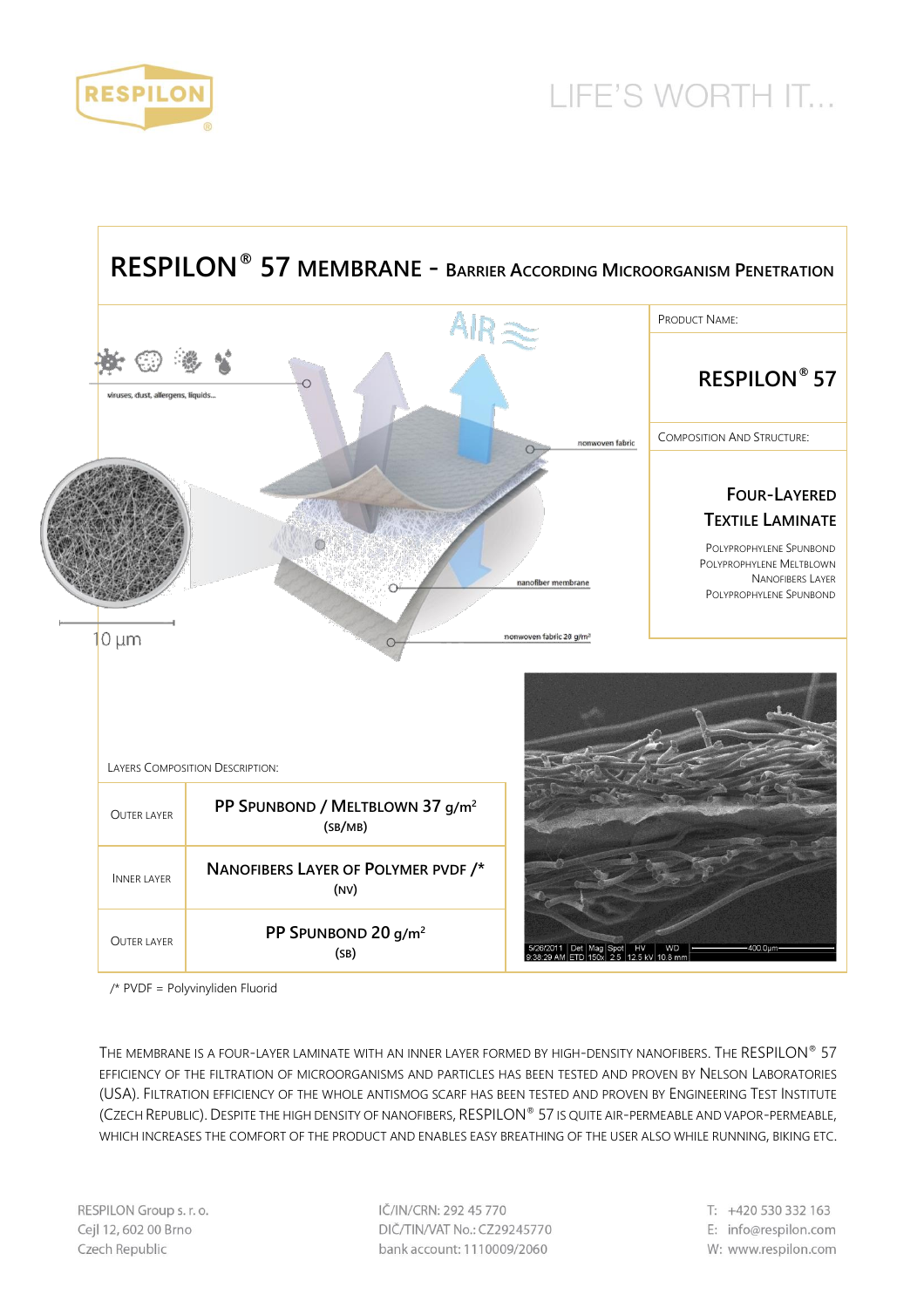

| <b>TECHNICAL DATA FOR RESPILON<sup>®</sup> 57</b> |                |                                  |                       |  |
|---------------------------------------------------|----------------|----------------------------------|-----------------------|--|
| <b>TECHNICAL PARAMETER</b>                        | <b>READING</b> | <b>UNIT</b>                      | <b>TESTING METHOD</b> |  |
| <b>AREA WEIGHT</b>                                | 60             | g/m <sup>2</sup>                 |                       |  |
| <b>BACTERIAL FILTRATION EFFICIENCY</b>            | 99.9           | %                                | <b>ASTM F2100</b>     |  |
| <b>VIRAL FILTRATION EFFICIENCY</b>                | 99,9           | %                                | ASTM F2100 EN 14683   |  |
| BREATHABILITY                                     | 44             | $\Delta P$ (Pa/cm <sup>2</sup> ) | ASTM F2100 EN 14684   |  |
| <b>SKIN IRRITABILITY</b>                          |                |                                  | EN ISO 10993-1        |  |

MATERIAL **RESPILON® 57** WAS TESTED WITH ABOVE STATED RESULTS IN NELSON LABORATORIES. RESULTS ARE AVAILABLE IN PROTOCOL NO. VFE 666318 , BFE 754321 AND PFE 754319.

#### **RECOMMENDED MAINTENANCE**



RESPILON® Respiratory Shield was engineered for 50 washing cycles, when treated properly according to recommendation above.



RESPILON Group s. r. o. Cejl 12, 602 00 Brno Czech Republic

IČ/IN/CRN: 292 45 770 DIČ/TIN/VAT No.: CZ29245770 bank account: 1110009/2060

T: +420 530 332 163 E: info@respilon.com W: www.respilon.com